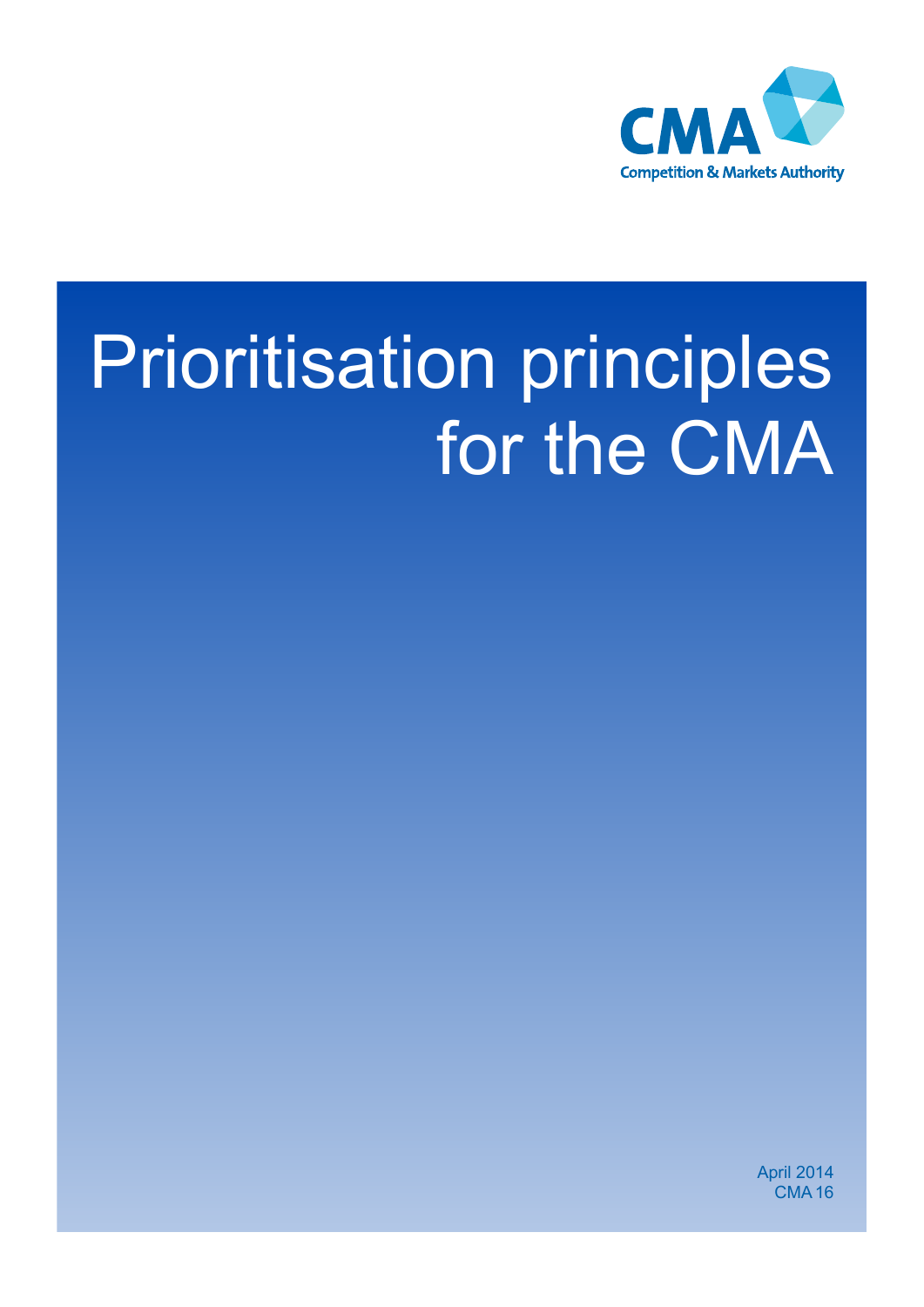#### **© Crown copyright 2014**

 Policy Team, The National Archives, Kew, Richmond, Surrey, TW9 4DU, or email: You may reuse this information (not including logos) free of charge in any format or medium, under the terms of the Open Government Licence. To view this licence, visit [www.nationalarchives.gov.uk/doc/open-government-licence/](http://www.nationalarchives.gov.uk/doc/open-government-licence/) or write to the Information [psi@nationalarchives.gsi.gov.uk.](mailto:psi@nationalarchives.gsi.gov.uk)

Any enquiries regarding this publication should be sent to us at: Policy, Precedent and Procedures Unit, Competition and Markets Authority, Victoria House, 37 Southampton Row, London, WC1B 4AD or by email to strategy@cma.gsi.gov.uk.

This publication is also available at: [www.gov.uk/cma.](http://www.gov.uk/cma)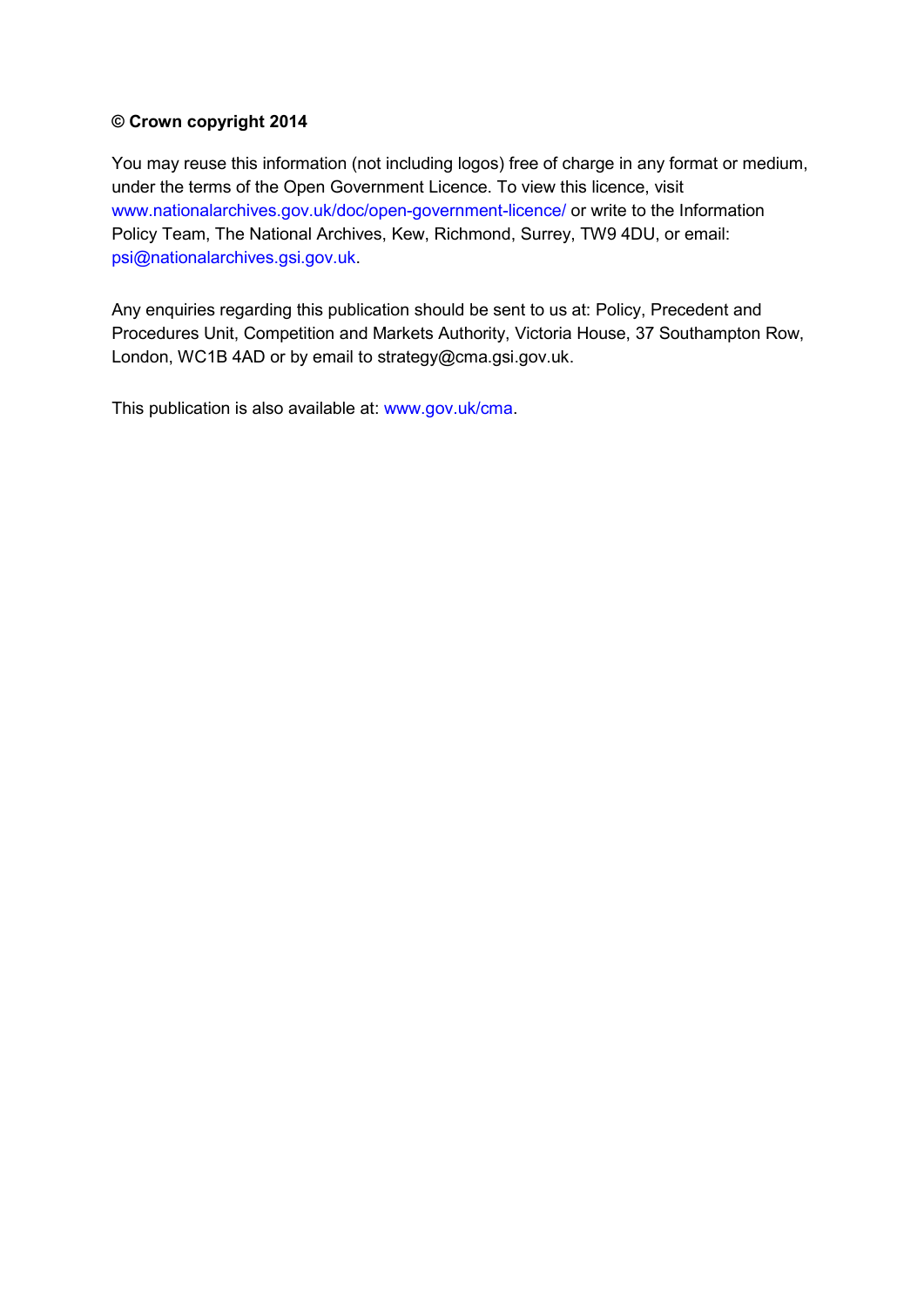# **Contents**

| $\mathbf{1}$ | Introduction                    |             |
|--------------|---------------------------------|-------------|
|              | 2 How we use the principles     | 3           |
|              | 3 CMA prioritisation principles | $5^{\circ}$ |
|              | 4 Explanatory notes             |             |
|              |                                 |             |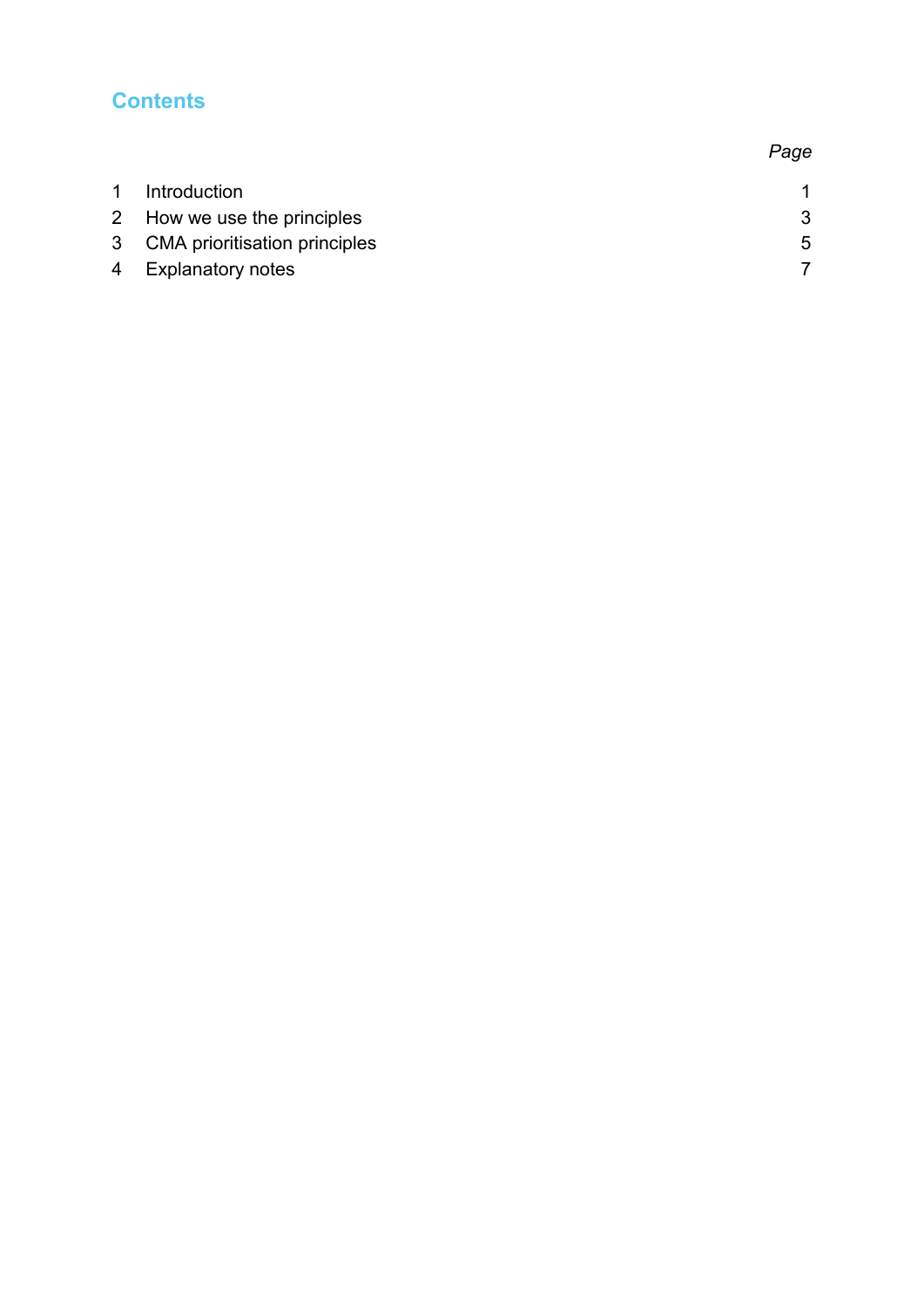# <span id="page-3-0"></span>**1 INTRODUCTION**

- 1.1 The CMA's mission is to make markets work well in the interests of consumers, businesses and the economy. Markets work well when businesses compete vigorously and fairly to win customers' business. In wellfunctioning markets consumers have confidence that market processes deliver excellent outcomes for them in terms of price, quality, variety, innovation and service. When markets work well, efficient businesses are rewarded and productivity growth is higher.
- 1.2 Markets usually work well for consumers and the economy without any need for intervention, in a virtuous circle. Competition provides firms with incentives to deliver what consumers want, to provide value for money, to produce efficiently and to innovate; whilst well-informed, active consumers can play a key role in driving competition between firms. The CMA only intervenes where necessary to protect competition or when it believes it can improve the way in which markets work. The CMA's interventions therefore seek to promote open competition, and to encourage greater availability of products and services and the provision of accurate, non-deceptive information between businesses and consumers.
- 1.3 We therefore focus our efforts and resources on deterring and influencing behaviour that poses the greatest threat to consumer welfare, and intervene in order to protect consumer welfare and, in the process, drive higher productivity growth. We also recognise the need to avoid imposing unnecessary burdens on business.
- 1.4 In order to make the best use of our resources in terms of real outcomes for UK consumers, we need to ensure that we make appropriate decisions about which projects and programmes of work we undertake across all areas of our responsibility. The CMA has agreed with the Treasury that we will deliver direct financial benefits to consumers of at least ten times our relevant costs to the taxpayer (measured over a rolling three-year period)
- 1.5 In seeking to target both our resources and enforcement strategy, the CMA needs to consider a range of factors including impact on consumers, strategic significance, risks and resources. We also need to take account of the activity, capacity and interests of our partners.
- 1.6 The principles for prioritisation set out in this document build on the principles introduced by the Office of Fair Trading in 2008.
- 1.7 In this document we set out how we use the principles, along with detail of the principles and explanatory notes. The discussion of the principles and how we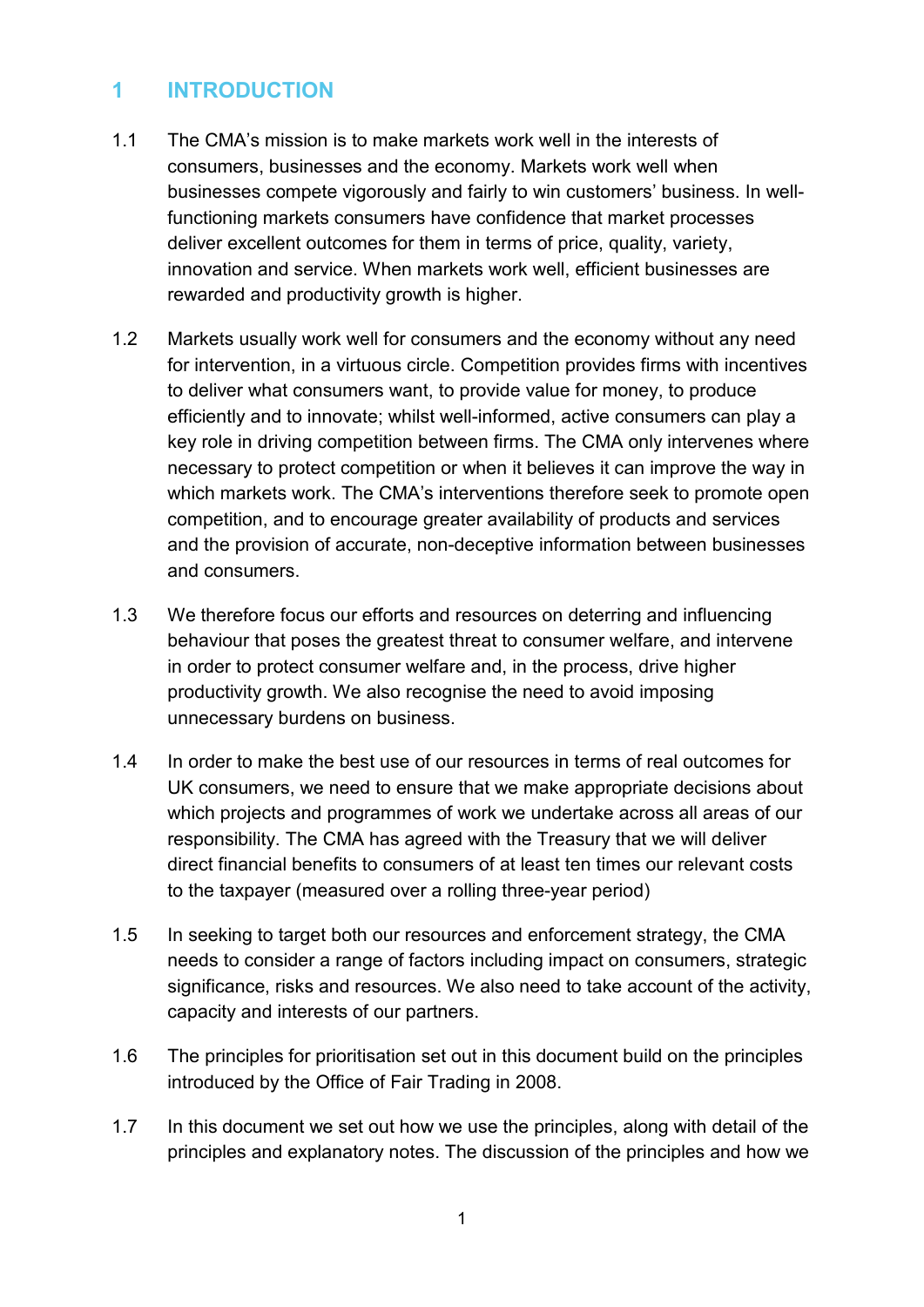principles, it may be necessary for the CMA to take other factors into account use them is not intended to be exhaustive. As well as consideration of the where appropriate. We will continue to keep the principles under review.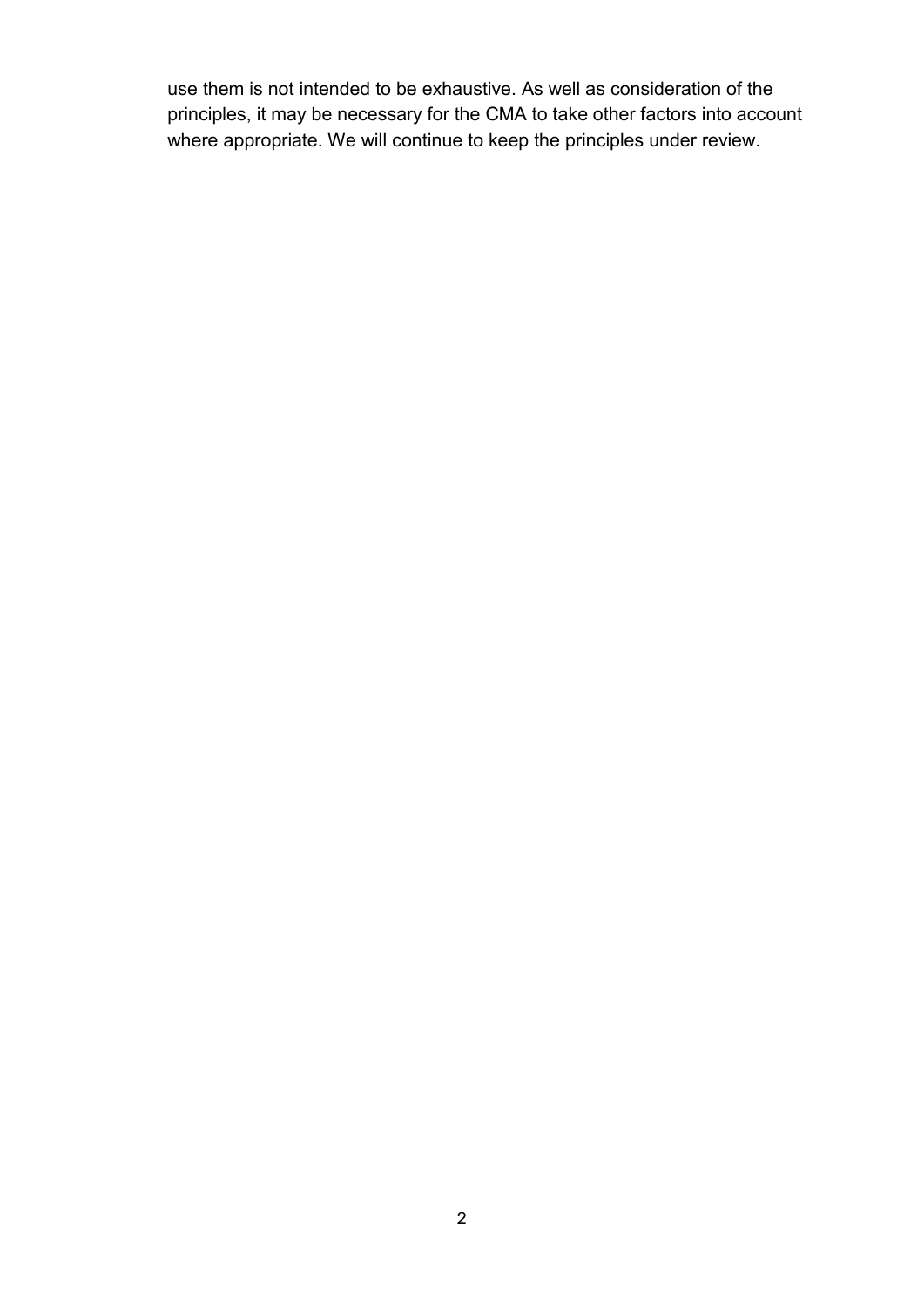# <span id="page-5-0"></span>**2 HOW WE USE THE PRINCIPLES**

- 2.1 We generally prioritise according to the impact of work on consumers and according to the strategic significance of the work. We balance this against the risks and resources involved. Our vision, values and high-level strategy<sup>1</sup> guide our actions and our annual plans and other corporate documents $^2$ describe what we intend to do. We are also required to have regard to the Government's non-binding Ministerial statement of strategic priorities for the  $CMA.<sup>3</sup>$
- 2.2 The list of factors to consider under different principles is illustrative and not exhaustive. We will not apply the principles in a mechanical way: judgement and a reasoned balancing exercise are required for each case which necessitates that we consider the principles in the round and on a case-bycase basis. Where appropriate, we may also consider other relevant factors. In other words, prioritisation will not take place in isolation but will always be a relative question which necessitates considerations of the CMA's overall portfolio and resources available at that time. It is therefore not possible to give guidance such as to allow an advance external assessment of whether a particular case would or would not be taken on by the CMA.
- 2.3 When deciding which new projects and programmes of work to take on, we will consider the timing and resource requirements of projects and other work going on across the CMA at that time. As part of this we will assess the resources required over the life of the projects under consideration as well as their potential impact. At particular points in the life cycle of a project we may consider whether it warrants the continued commitment of resources, especially when weighed against other potential work that we could take forward using those resources.
- 2.4 In some cases we have a legal duty to act once certain relevant circumstances have materialised. For instance:
	- $\bullet$  once we have received a 'super-complaint'<sup>[4](#page-5-4)</sup> from a designated consumer body we must respond to this within 90 days
	- we have a duty actively to assist the European Commission in carrying out its inspections if we receive a request for assistance from the Commission
	- where we apply national competition law we are obliged to apply Articles 101 and 102 of the EC Treaty as appropriate and applicable

<span id="page-5-2"></span>

<span id="page-5-4"></span><span id="page-5-3"></span>

<span id="page-5-1"></span><sup>&</sup>lt;sup>1</sup> Published after consultation in January 2014.<br>
<sup>2</sup> www.gov.uk/cma.<br>
<sup>3</sup> Published after consultation at the time of the CMA's launch on 1 October 2013.<br>
<sup>4</sup> Receipt of a complaint from a designated consumer body that market in the UK for goods or services is or appears to be significantly harming the interests of consumers.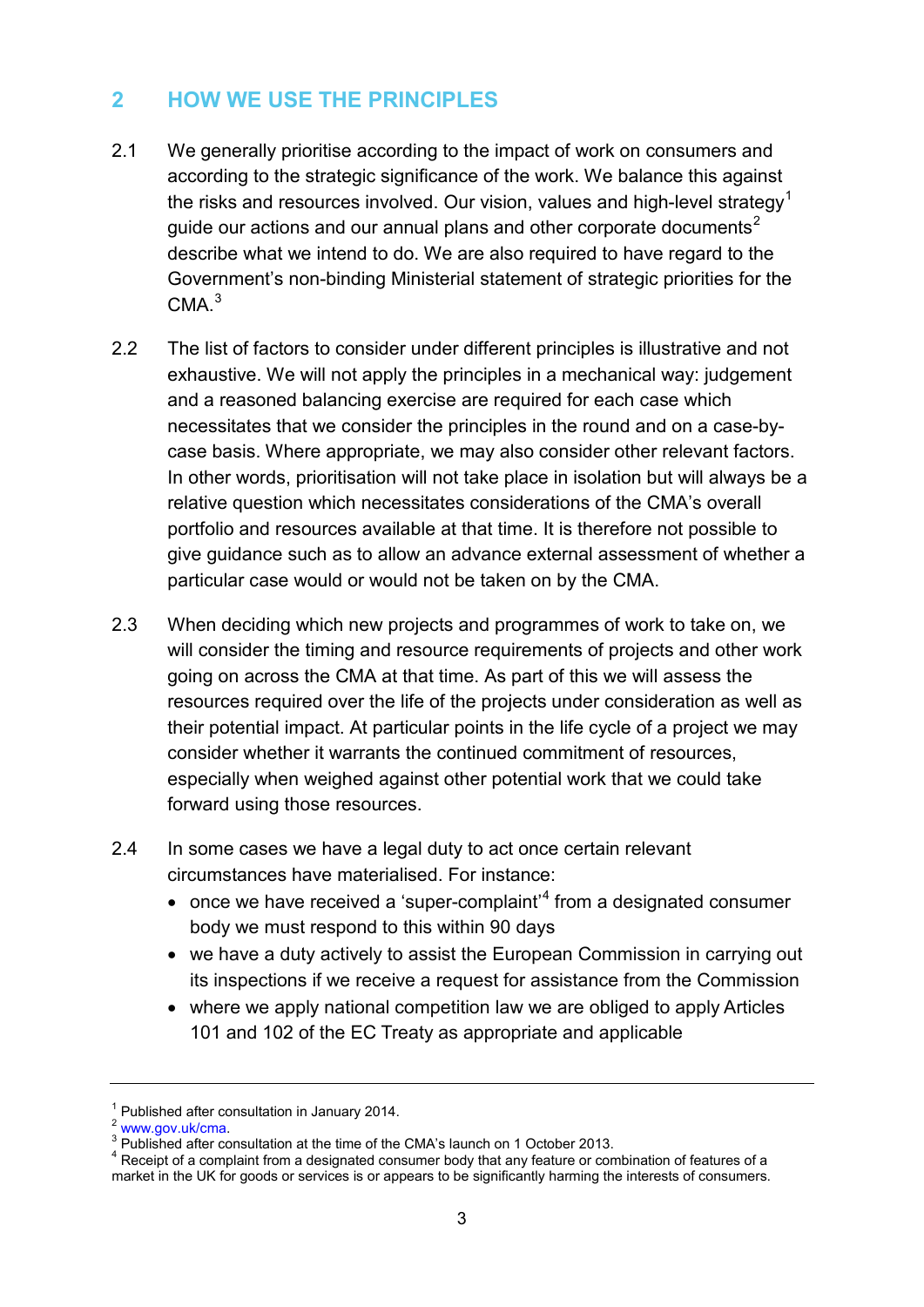- we have a function to obtain and review information relating to merger situations, and a duty to refer for an in-depth 'Phase 2' investigation any relevant merger situation where we believe that it is or may be the case that the merger has resulted or may be expected to result in a substantial lessening of competition in a UK market
- we have a duty to conduct regulatory appeals and references in relation to price controls, terms of licences or other regulatory arrangements under sector specific legislation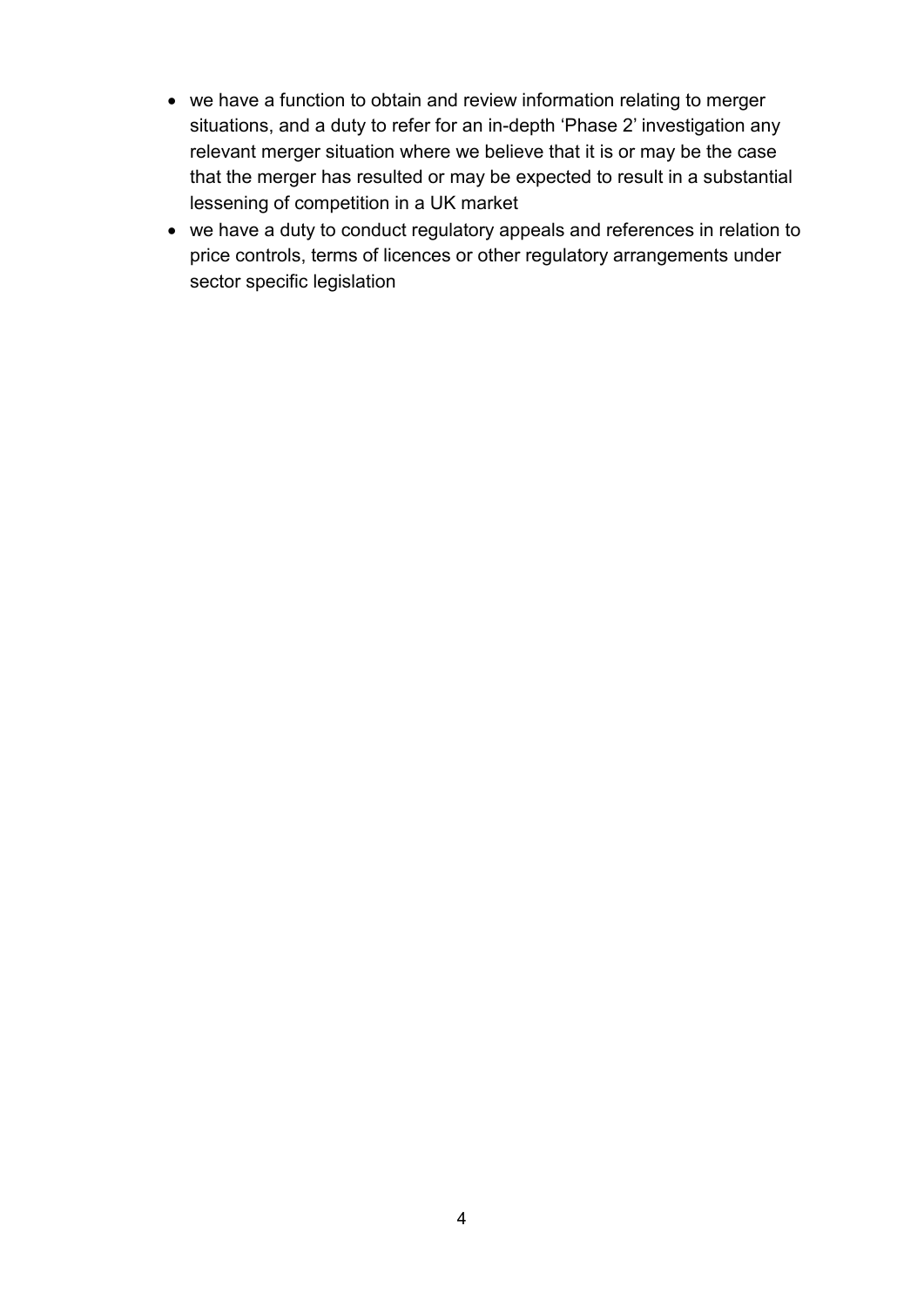<span id="page-7-0"></span>We generally prioritise our work according to the principles set out below. Where appropriate, we may also take account of other relevant factors. All relevant considerations will be balanced in the round.

Account will also be taken of whether we have a legal duty to act once certain circumstances have materialised. During prioritisation we will consider the timing and resource requirements of our work and ensure that our duties are appropriately met within the confines of the resources available to the CMA.

#### **A. Impact**

- 3.1 What would be the likely direct effect on consumer welfare in the market or sector where the intervention takes place? Consumer welfare includes better value for consumers in terms of price, quality, range or service, both static and dynamic, and may also include non-financial detriment such as the avoidance of physical harm or emotional distress. We may prioritise work because the direct effects would specifically benefit disadvantaged consumers.
- 3.2 What would be the likely indirect effect on consumer welfare? This principle captures further improvement to consumer welfare and consumer confidence that results from changes in consumer, business or government behaviour which is prompted by the CMA's action. It thus captures deterrence and improved awareness for consumers, business and government.
- 3.3 What would be the expected additional economic impact on efficiency, productivity and the wider economy? This captures whether, as a result of our actions, efficiency would be expected to increase or growth be encouraged in a particular sector or across the economy.

## **B. Strategic significance**

3.4 Does the work fit with the CMA's strategy and/or with other CMA objectives? This will include whether there are elements of strategic significance of the work that are additional to impact. The CMA will periodically review and publish its strategy in line with its overall ambition of being consistently one of the leading competition and consumer agencies in the world.<sup>[5](#page-7-1)</sup>

<span id="page-7-1"></span> $5$  The vision, values and strategy published at its shadow launch are on its website at: www.gov.uk/government/uploads/system/uploads/attachment\_data/file/245454/CMA\_vision\_strategy\_values\_FI [NAL\\_GOV\\_UK.pdf.](https://www.gov.uk/government/uploads/system/uploads/attachment_data/file/245454/CMA_vision_strategy_values_FINAL_GOV_UK.pdf)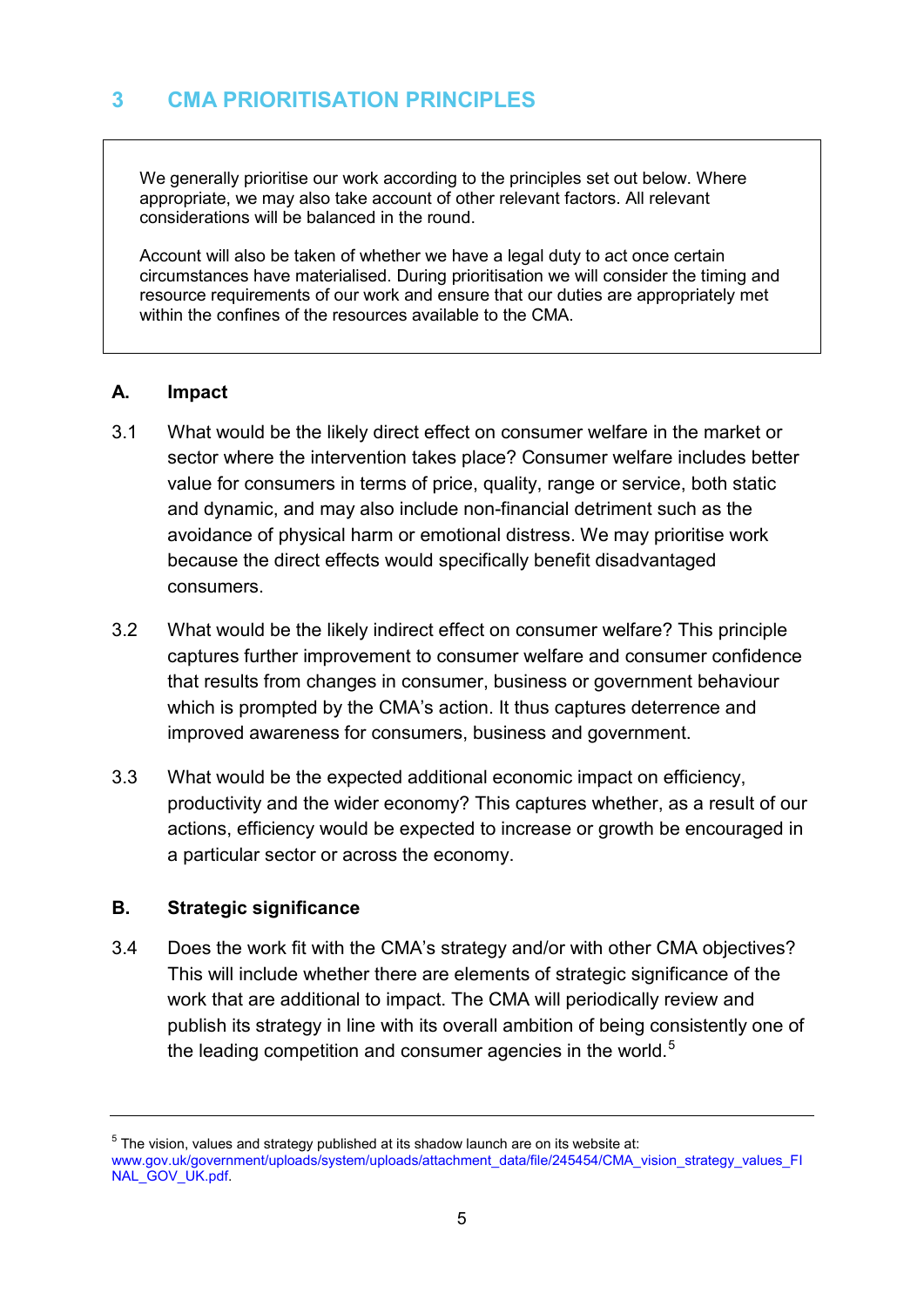- 3.5 Is the CMA best placed to act? Alternatives to CMA action could include:
	- private enforcement
	- action by CMA partners such as members of the Consumer Protection Partnership or the UK Competition Network, other UK regulators or law enforcement bodies, or the European Commission
	- market developments, self-regulation, or new UK or EU regulatory or legislative developments.
- 3.6 What would be the impact of the new work on the balance of the CMA's current portfolio of work?

# **C. Risks**

3.7 What is the likelihood of a successful outcome?

## **D. Resources**

- 3.8 What are the resource implications of doing the work? This includes:
	- whether the resource requirements of the work are proportionate to the benefits from doing the work
	- the period over which the resources will be needed
	- any savings created for the CMA by enabling us to meet our objectives more efficiently.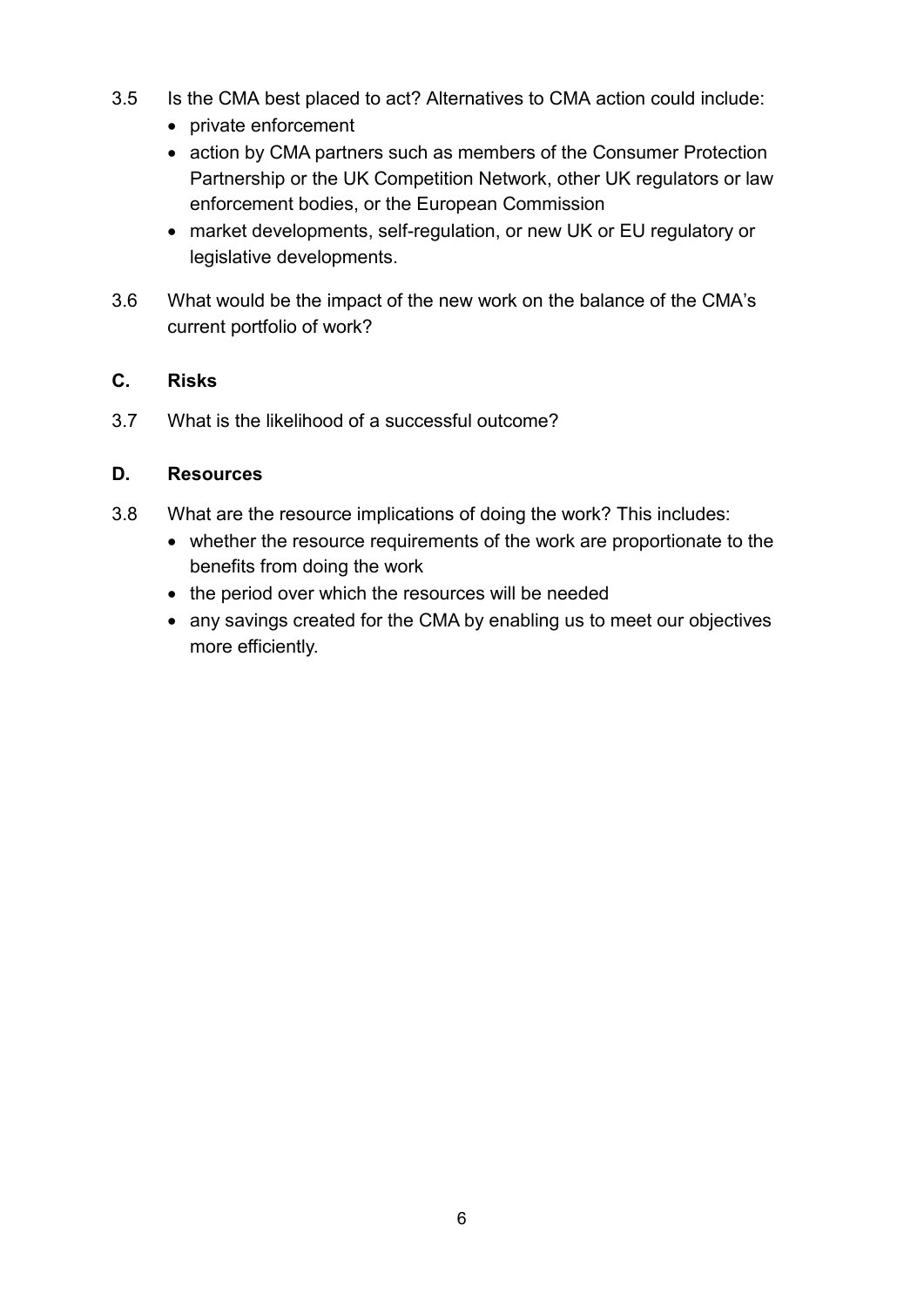# <span id="page-9-0"></span>**4 EXPLANATORY NOTES**

#### **Direct effect on consumer welfare (impact)**

- 4.1 This is the benefit arising to consumers as a result of the change in behaviour of those that are the subject of CMA intervention. It will most likely arise from a CMA action that leads to preventing or terminating activity that would have negatively affected consumers for some time into the future. We will have regard to the potential effect if an action is taken, regardless of whether it is due to direct action by the CMA or by others (for example, the courts or the Government) pursuant to a CMA intervention.
- 4.2 Where the problem is in an upstream market and benefit arises in the first instance to businesses, we assume that benefits will be passed on to final consumers as a direct effect unless there is evidence to the contrary. Accordingly, for example, an increase in manufacturer competition that resulted in a reduction in wholesale prices that were passed on to final consumers in terms of lower retail prices would be treated as a direct effect. The effects of increased competition in a market serving businesses would therefore also be considered as a positive direct impact.
- 4.3 Disadvantaged consumers may be particularly vulnerable to exploitation within markets or may simply not share in the benefits of greater competition. Disadvantaged consumers may be served less well by markets because, for example, they may be more expensive to serve, they have less market access, they are in debt, or they cannot afford the higher risk that often accompanies better value. While the CMA has no legal or other mandate to redistribute wealth or power to intervene in individual disputes, we may sometimes favour projects that would benefit disadvantaged consumers, in order to build overall consumer confidence in markets.
- 4.4 Similarly, we recognise that some or all customers in certain markets may be subject to information asymmetries or may make decisions based on behavioural biases. We will take account of the observed behaviour of customers in our analysis of markets and in the design of any market interventions.
- 4.5 The CMA sets out examples of direct benefits to consumers in its evaluation work $6$  and its Annual Reports.

<span id="page-9-1"></span> $6$  This comprises annual reports on the positive impact of our work, and evaluation of the impact of individual cases or groups of cases.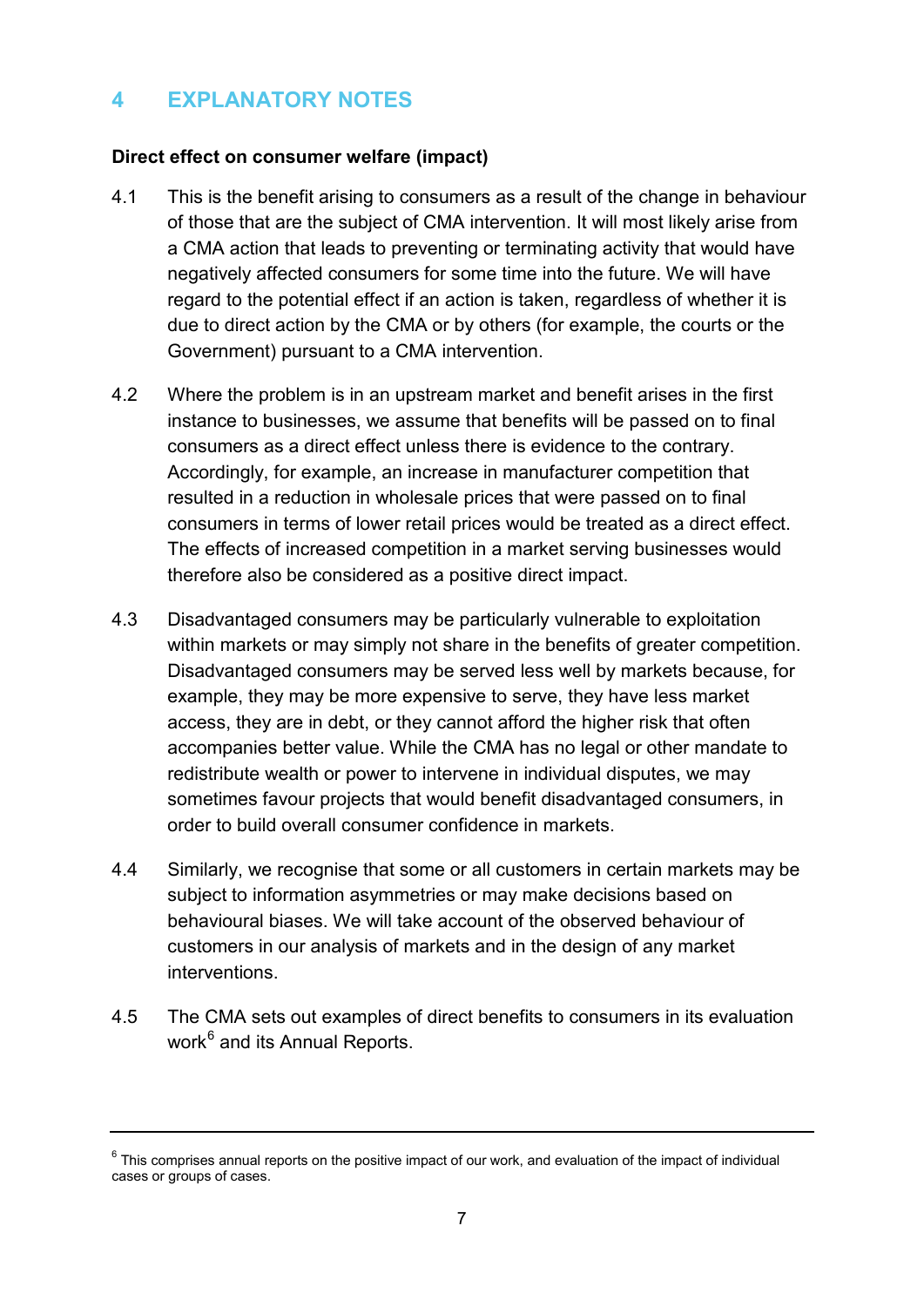# **Indirect effect on consumer welfare (impact)**

- 4.6 Indirect effects arise from changes to the behaviour of those other than the direct subject of the CMA's intervention. While the deterrent effect of civil or criminal enforcement is the most obvious example, another example may be the increased consumer and business confidence in the correct functioning of the markets.
- 4.7 Whether a specific action will be likely to lead to wider behavioural changes can be difficult to gauge. Our work will be informed by the evidence available on deterrence and other indirect effects.<sup>[7](#page-10-0)</sup>
- 4.8 Examples of where indirect effects might exist include:
	- the deterrent effect of taking action in a market where similar issues exist in other markets (for example, we might expect a successful case relating to a particular drug to influence behaviour across the wider pharmaceutical sector)
	- action that clarifies the law in a way that enables other businesses to engage in pro-competitive practices that were previously considered potentially illegal
	- action that demonstrates to national or local government the benefits from removing disproportionate public restrictions on competition
	- action that leads to consumers being more or better informed, empowered or active
	- publication of guidance which affects policy and practice across all sectors

# **Effect on efficiency/productivity (impact)**

- 4.9 Competition is crucial in stimulating efficient and strong economies and encouraging growth; it drives productivity growth as more efficient firms win business from less efficient ones and all firms are motivated to become more efficient, often through innovation, in order to survive. We will look at whether there is the potential for additional economic impact on efficiency or productivity in the market in question or other markets. In markets where competition is weak or absent, substantial inefficiency may arise. This could take the form of poor cost control, weak internal managerial or strategic incentives, lack of innovation, or high levels of rent-seeking to prevent increased competition.
- 4.10 An initial action that increases competition in the market may deliver further consumer benefits over time resulting from the improved competitive process.

<span id="page-10-0"></span> $^7$  The CMA will continue to assess the deterrent effect of its work, building on work done by the OFT which is available on the OFT website at [www.oft.gov.uk/shared\\_oft/reports/Evaluating-OFTs-work/oft1391.pdf.](http://www.oft.gov.uk/shared_oft/reports/Evaluating-OFTs-work/oft1391.pdf)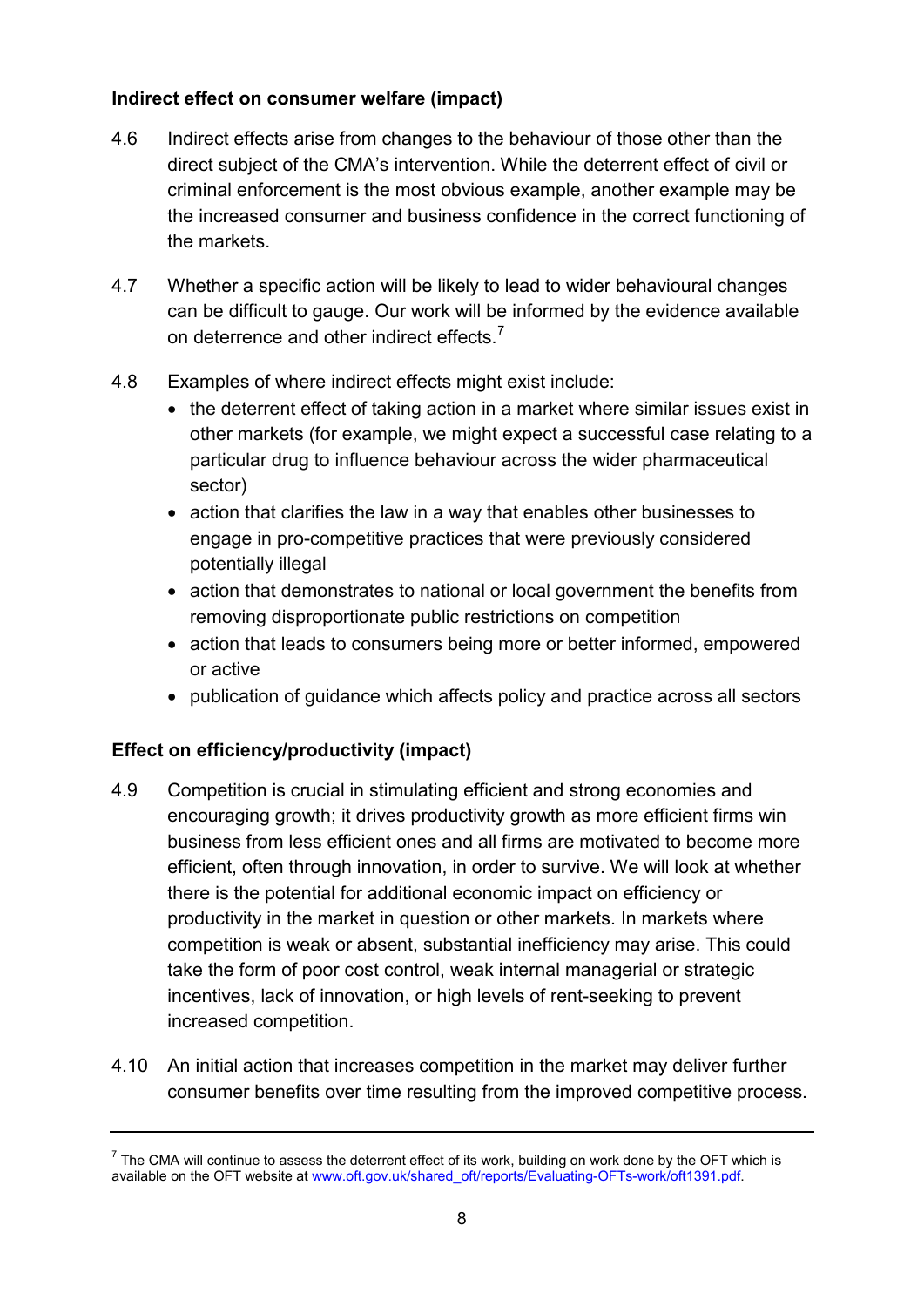For example, liberalisation of the air passenger transport market had initial direct effects on consumer welfare, and also long-term productivity effects as new entrants drove cost reduction and innovation in areas ranging from online booking to airport competition.

 responsiveness to customer demand, high costs or low innovation relative to 4.11 Evidence of such inefficiency could take many forms, including lack of comparable industries, or high levels of anticompetitive lobbying.

# **Fit with the CMA's strategy and objectives (strategic significance)**

- 4.12 We will consider whether the proposed new project or piece of work would help further our key strategic objectives. Our five strategic goals, which support our mission, are:
	- deliver effective enforcement
	- extend competition frontiers
	- refocus consumer protection
	- achieve professional excellence
	- develop integrated performance
- 4.13 In selecting and delivering our portfolio of work, we will seek to improve the skills and talent of our staff, the quality of our intelligence, our leadership ability and excellence on consumer and competition issues, our ability to work in partnership, or the capacity of our partners in areas where they work with us to achieve our objectives. Taking forward work that supports these aims will enhance the long-term ability of both the CMA and its partners in the UK consumer and competition policy framework to target intervention and deliver better outcomes.
- 4.14 Examples of the types of work that could enhance our capacity in this way include:
	- innovation: establishing or testing new legal and economic approaches (for example, intervening in private actions involving alleged CA98 infringements<sup>[8](#page-11-0)</sup>)
	- work that clarifies the law in areas of practical commercial importance, therefore facilitating compliance and potentially promoting productivity
	- policy work that leads to improvement in the consumer and competition policy framework (for example, new legislation)
	- work that results in greater international quality or consistency in approach

<span id="page-11-0"></span><sup>8</sup> Article 15 of Council Regulation (EC) No 1/2003.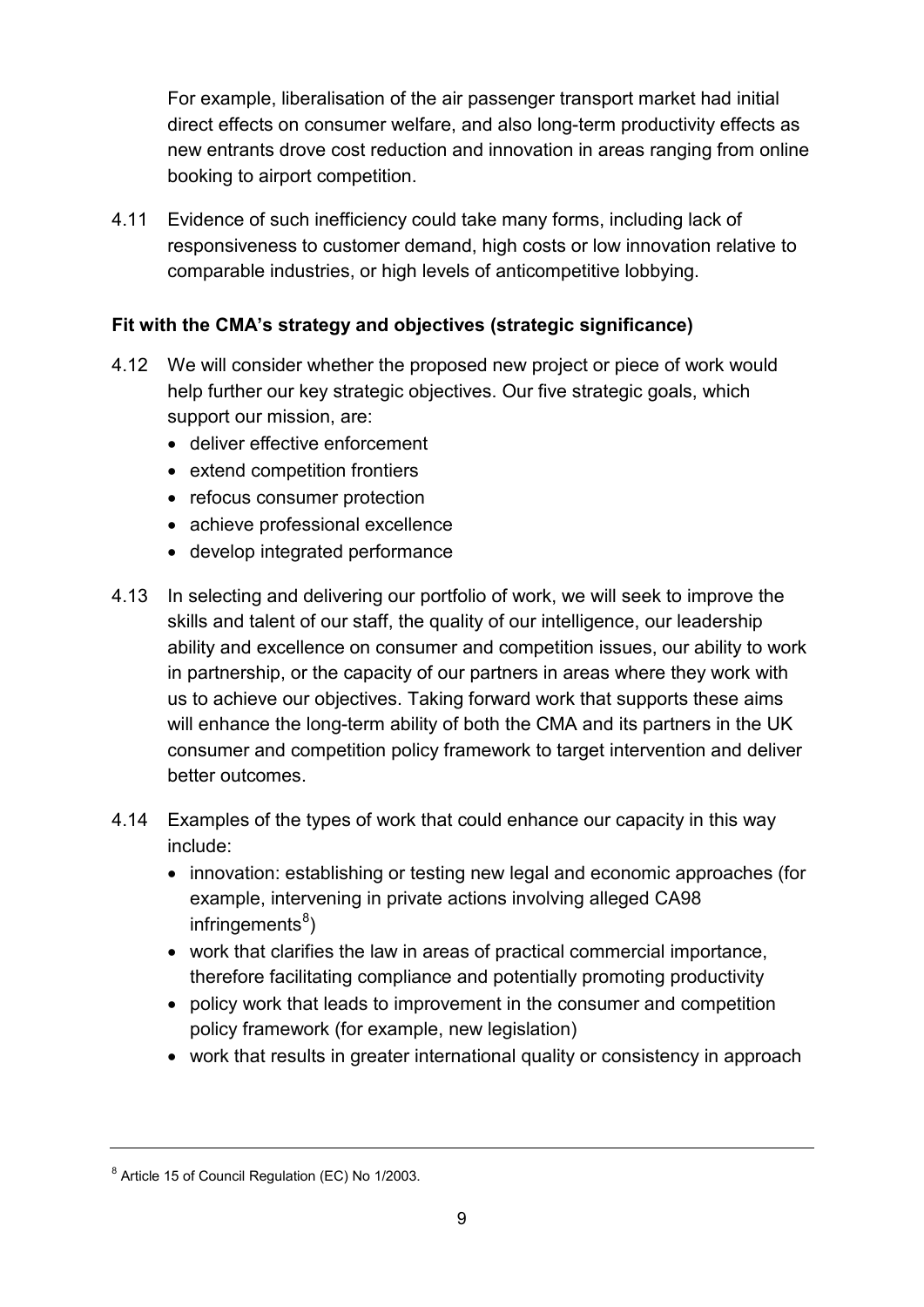- work that coordinates our activities with those of partners, for example sector regulators, in a way that promotes and reinforces consistency and increases impact
- work that enhances our ability to deal with complex cases where deterrence considerations play a role in our decision to pursue

# **Is the CMA best placed? (strategic significance)**

4.15 We always examine whether any work is best carried out by the CMA, having regard to whether there are alternative ways of achieving the desired or similar result. The CMA works in partnership with a number of bodies with which it shares competition and consumer powers, most notably through the UK Competition Network and the Consumer Protection Partnership, and it may be more appropriate for these partners to lead in some cases. Other bodies that might, in some cases, be better placed to take particular pieces of work forward include the Financial Ombudsman Service, the Serious Fraud Office and the Lord Advocate in Scotland. We also work in partnership with competition and consumer authorities in other countries, including the European Commission (DG Comp), and national competition authorities around the world.

# **Potential impact on the CMA's portfolio (strategic significance)**

- 4.16 As well as considering individual projects, we will also consider the impact on the CMA's ongoing portfolio of work. The performance framework we have agreed with the Government<sup>[9](#page-12-0)</sup> requires us, among other things, to demonstrate direct financial benefits to consumers of at least ten times our relevant costs to the taxpayer (measured over a rolling three-year period). We will therefore also consider work in terms of its contribution to our portfolio as well as its individual impact.
- 4.17 Important portfolio considerations will include an appropriate balance:
	- between tackling both public and private restrictions on competition
	- across the full range of legislative tools available to the CMA
	- between established approaches and more innovative work
	- between work which builds capacity (investment) and work that uses that capacity (output)
	- across sectors of the economy
	- of delivery over time
	- between risk and return in terms of outcomes for consumers

<span id="page-12-0"></span> $9$  The performance framework is included in our Annual Plan.